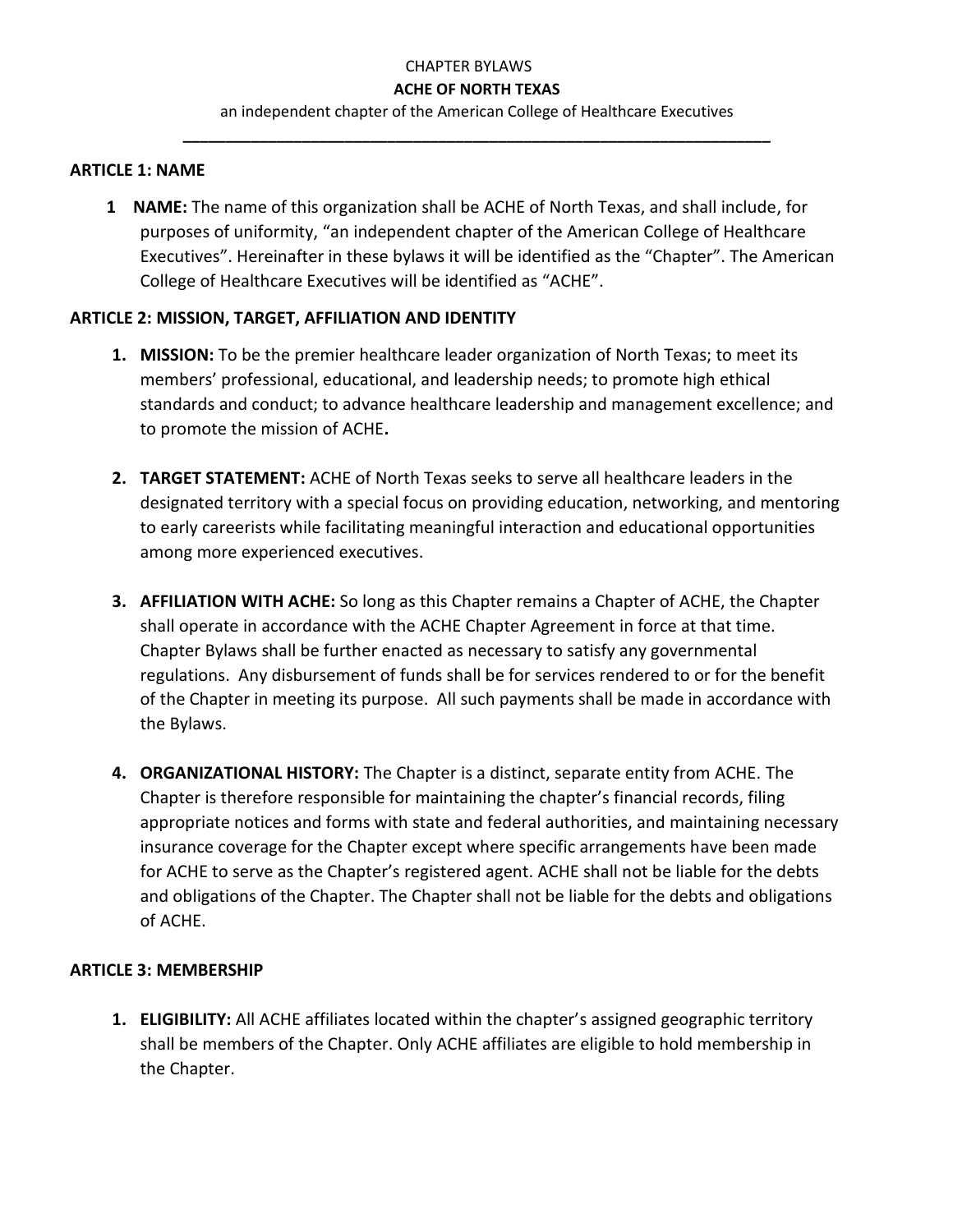an independent chapter of the American College of Healthcare Executives **\_\_\_\_\_\_\_\_\_\_\_\_\_\_\_\_\_\_\_\_\_\_\_\_\_\_\_\_\_\_\_\_\_\_\_\_\_\_\_\_\_\_\_\_\_\_\_\_\_\_\_\_\_\_\_\_\_\_\_\_\_\_\_\_\_\_\_\_\_**

- **2. ESTABLISHMENT OF MEMBERSHIP:** Membership in this Chapter shall become effective when ACHE assigns an ACHE affiliate to the Chapter based on the location of the affiliate in accordance with the procedures of ACHE.
- **3. CATAGORIES OF MEMBERSHIP:** Membership in this Chapter shall be with the same as the ACHE membership in effect from time to time.
- **4. RESIGNATION:** A member may resign at any time by providing written notice to ACHE.

## **ARTICLE 4: MEMBERSHIP SERVICE AREA & CHAPTER DUES**

- **1. SERVICE AREA:** The geographical area served by the ACHE of North Texas is specified in the Chapter Agreement between ACHE of North Texas and the American College of Healthcare Executives. However, upon request, the Board of Directors may accept members from outside this general area.
- **2. DUES:** The Chapter shall not charge dues for membership in the Chapter. Dues shall be charged by and paid to ACHE in accordance with the dues schedule in force at the time.
- **3. NON-PAYMENT OF DUES:** Membership shall be suspended for non-payment of dues at a time consistent with and in accordance with, the policies and procedures of ACHE.

# **ARTICLE 5: CHAPTER BOARD OF DIRECTORS**

- **1. ADMINISTRATION:** The administration of this Chapter shall be managed by elected officers and directors that will be called the Chapter Board. The Chapter Board shall have authority and responsibilities for supervising the general operation of the Chapter Board in meeting its mission as stated in Article 3.
- **2. ELIGIBILITY OF DIRECTORS:** Directors must be members of ACHE and of the Chapter for no less than one year.
- **3. ELIGIBILITY OF OFFICERS:** Officers must be members of the Chapter who have completed at least one year as a Director.
- **4. BOARD COMPOSITION:** The Board of Directors shall be chaired by the President, and consist of the officers of the organization, eight to twelve at large members and designated ex officio members. The ex officio positions may be voting or non-voting. A non-voting position may be filled by the designated liaison person with the Management Services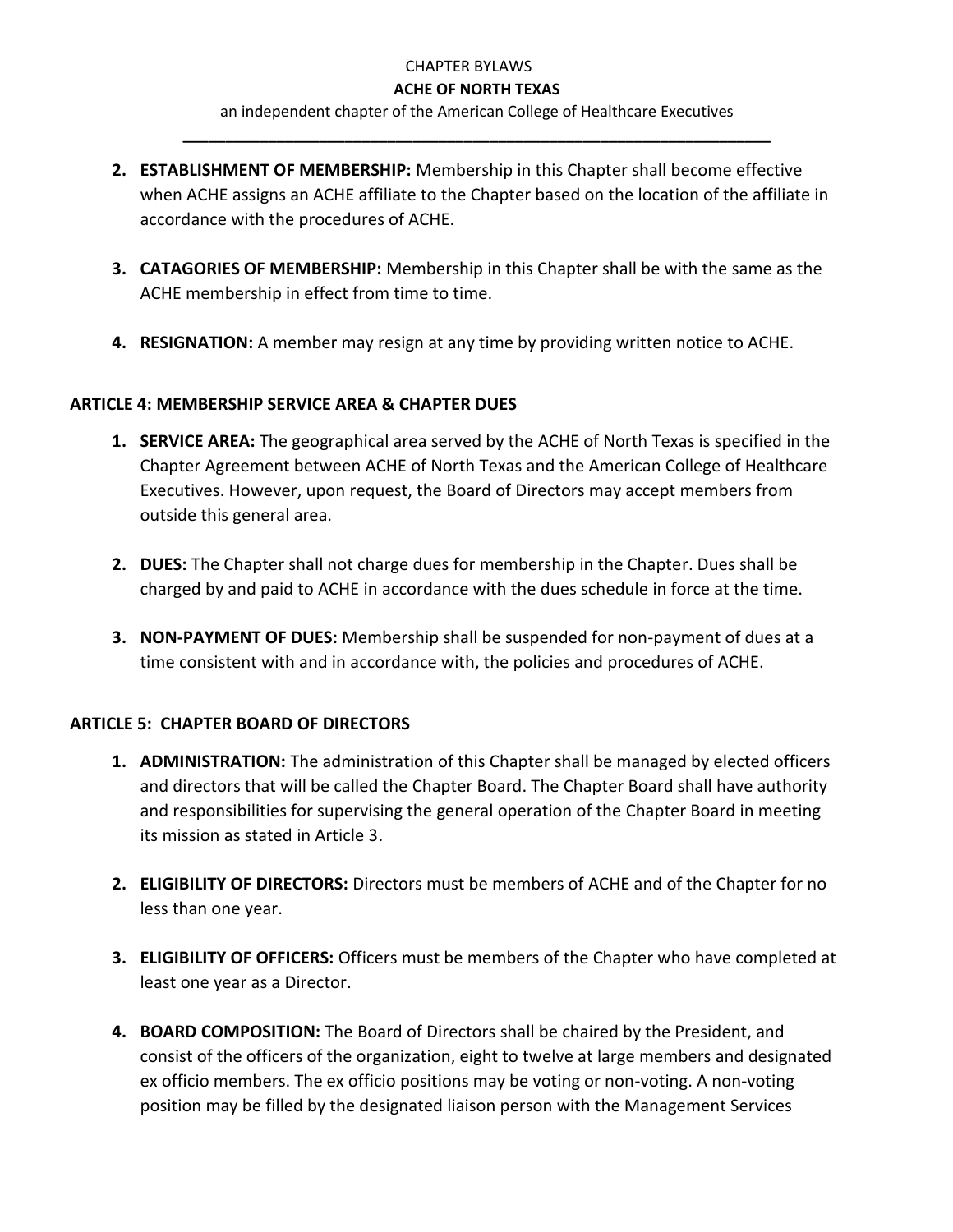an independent chapter of the American College of Healthcare Executives **\_\_\_\_\_\_\_\_\_\_\_\_\_\_\_\_\_\_\_\_\_\_\_\_\_\_\_\_\_\_\_\_\_\_\_\_\_\_\_\_\_\_\_\_\_\_\_\_\_\_\_\_\_\_\_\_\_\_\_\_\_\_\_\_\_\_\_\_\_**

Provider. In addition, any Regent of ACHE who is a member of the Chapter and up to two Program Directors of the ACHE Higher Education Network schools at a time shall be ex officio, voting members of the Chapter Board. The Program Director seats shall be filled on a rotating basis between the various schools. The Board of Directors should reflect the broad scope and diversity of health care management. Representation should be considered from, for example, hospitals, managed care, senior care, home care, subacute care and consulting organizations.

- **5. QUALIFICATIONS:** The voting members of the Board of Directors must be active members of the Chapter and have an active status in the ACHE. Preference shall be given to those having an active Chapter membership for a minimum of two years.
- **6. TERM OF OFFICE:** The regular term of a Board member shall be three years and two years for Program Directors. A Board member may not serve more than 2 full consecutive terms. If the President is in his/her sixth year of service, an additional year of service is permitted so that the President can fulfill his/her role as Past-President. ACHE Regents who are also members of the chapter will serve only during their Regent term.

# **7. DUTIES, POWERS, AND RESPONSOBILITIES:**

# **7.1 BOARD OF DIRECTORS**

- **7.1.1** The Board of Directors shall uphold the Bylaws and Code of Ethics of the ACHE.
- **7.1.2** The Board of Directors shall act on behalf of the organization to conduct ongoing business and set policy.
- **7.1.3** The Board of Directors shall establish and oversee all committees or task forces to ensure that the goals of the organization are being met.
- **7.1.4** The Board of Directors shall review and approve the annual budget of the organization and act to ensure the financial solvency of the ACHE of North Texas.
- **7.1.5** The Board of Directors shall review annually, the activities of the organization.
- **7.1.6** The Board of Directors shall approve all proposals pertaining to dues, membership fees, expenses, and to the attendance at Chapter meetings by nonmembers/guests.
- **7.1.7** The Board of Directors shall approve all amendments and changes to the Bylaws.

### **7.2 INDIVIDUAL DIRECTORS**

**7.2.1** Each director must attend a minimum of 4 of the 6 of regularly scheduled Board meetings held during the year to remain on the board. At the discretion of the President, imposition of this rule may be waived due to extenuating circumstances. Board members failing to meet this requirement will be reviewed by the Executive Committee before any final action is taken.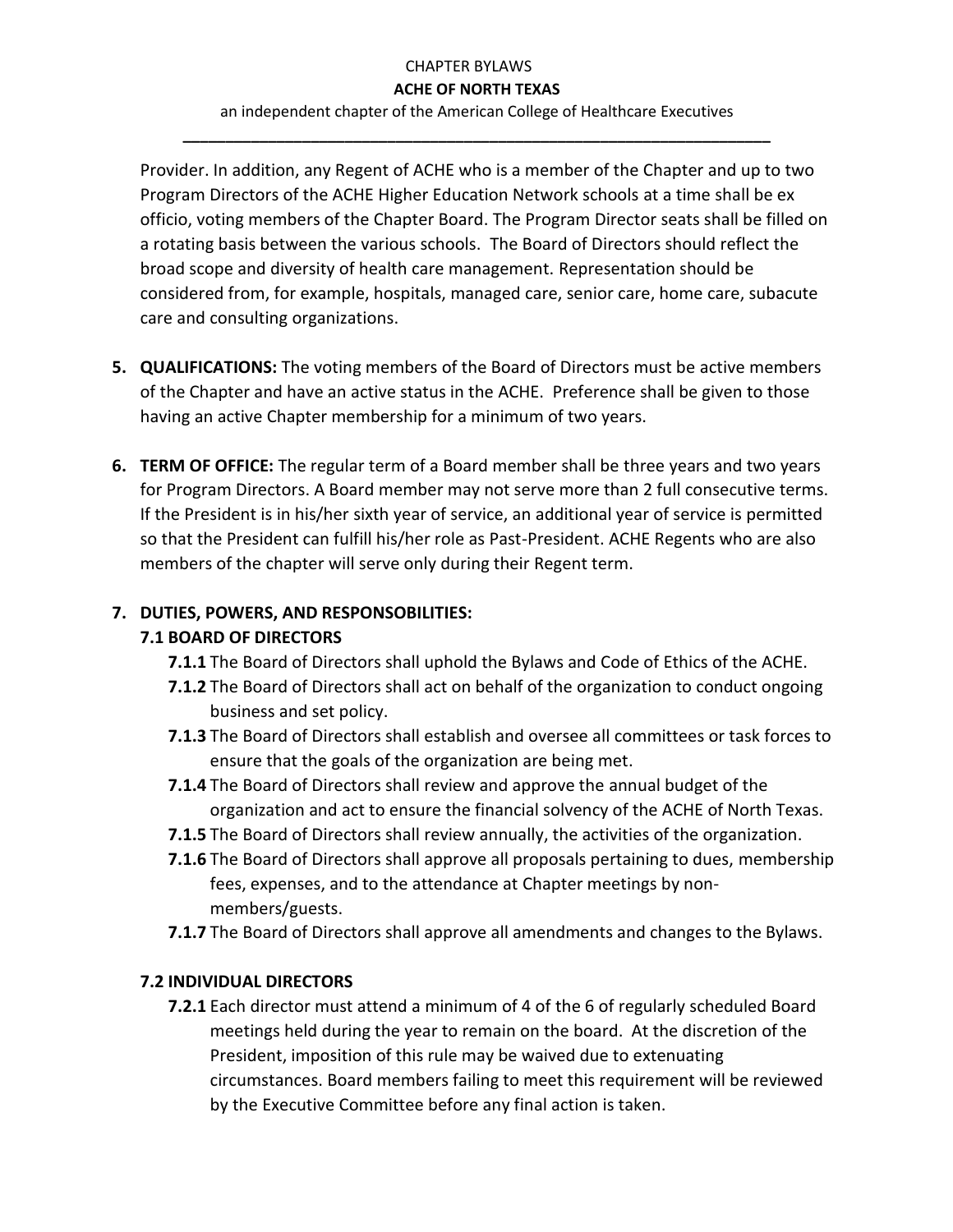an independent chapter of the American College of Healthcare Executives **\_\_\_\_\_\_\_\_\_\_\_\_\_\_\_\_\_\_\_\_\_\_\_\_\_\_\_\_\_\_\_\_\_\_\_\_\_\_\_\_\_\_\_\_\_\_\_\_\_\_\_\_\_\_\_\_\_\_\_\_\_\_\_\_\_\_\_\_\_**

- **7.2.2** Each director shall take an active part in the activities of the organization, by serving on at least one additional committee of the Chapter.
- **7.2.3** Each director shall conduct himself or herself in accordance with the requirements of law, these bylaws, the bylaws of ACHE, and other policies, including policies on Conflicts of Interest, as may from time to time be adopted by the Board.
- **8. VACANCIES:** If a Board Member resigns his/her office, is removed, or ceases to be an active member of the Board of Directors, the Chapter, and/or ACHE, his/her position shall be deemed vacant.
	- **8.1** A Board Member shall be considered as resigned from office upon receipt of a letter of resignation by the President, or by the failure to fulfill the duties and responsibilities of a Director.
	- **8.2** Upon the recommendation of the Nominating Committee, vacancies on the Board of Directors may be filled, by a simple majority vote of the Board of Directors, for the remainder of the unexpired term concluding at the end of the fiscal year.
	- **8.3** Board members who are filling vacant positions shall be eligible to be nominated and elected to the immediately succeeding full term.

# **ARTICLE 6: CHAPTER OFFICERS**

- **1. CHAPTER OFFICERS:** The officers of ACHE of North Texas shall be: President, President-Elect, Secretary, Treasurer and Past President.
- **2. QUALIFICATIONS:** Officers must be Active members of the Chapter who have completed at least one year as a Director. In addition to this requirement, officers must also have Fellow designation within ACHE.
- **3. TERM OF OFFICE:** Each officer's term shall commence on January 1st and shall continue for a period of one year. An individual may not hold more than one office at any given time, nor be reelected to the same office for consecutive terms, unless recommended by the Nominating Committee and approved by majority vote of the Board of Directors.

# **4. DUTIES AND RESPONSIBILITIES OF THE OFFICERS:**

- **4.1 PRESIDENT**. The President shall preside at all meetings, both General Membership and Board of Directors, and ensure that the stated purposes of the organization are attained at all times.
- **4.2 PRESIDENT – ELECT:** The President Elect shall assist the President in his/her duties. In the event the President is absent or unable to perform his/her duties, the President-Elect will assume the full authority and responsibility of the President.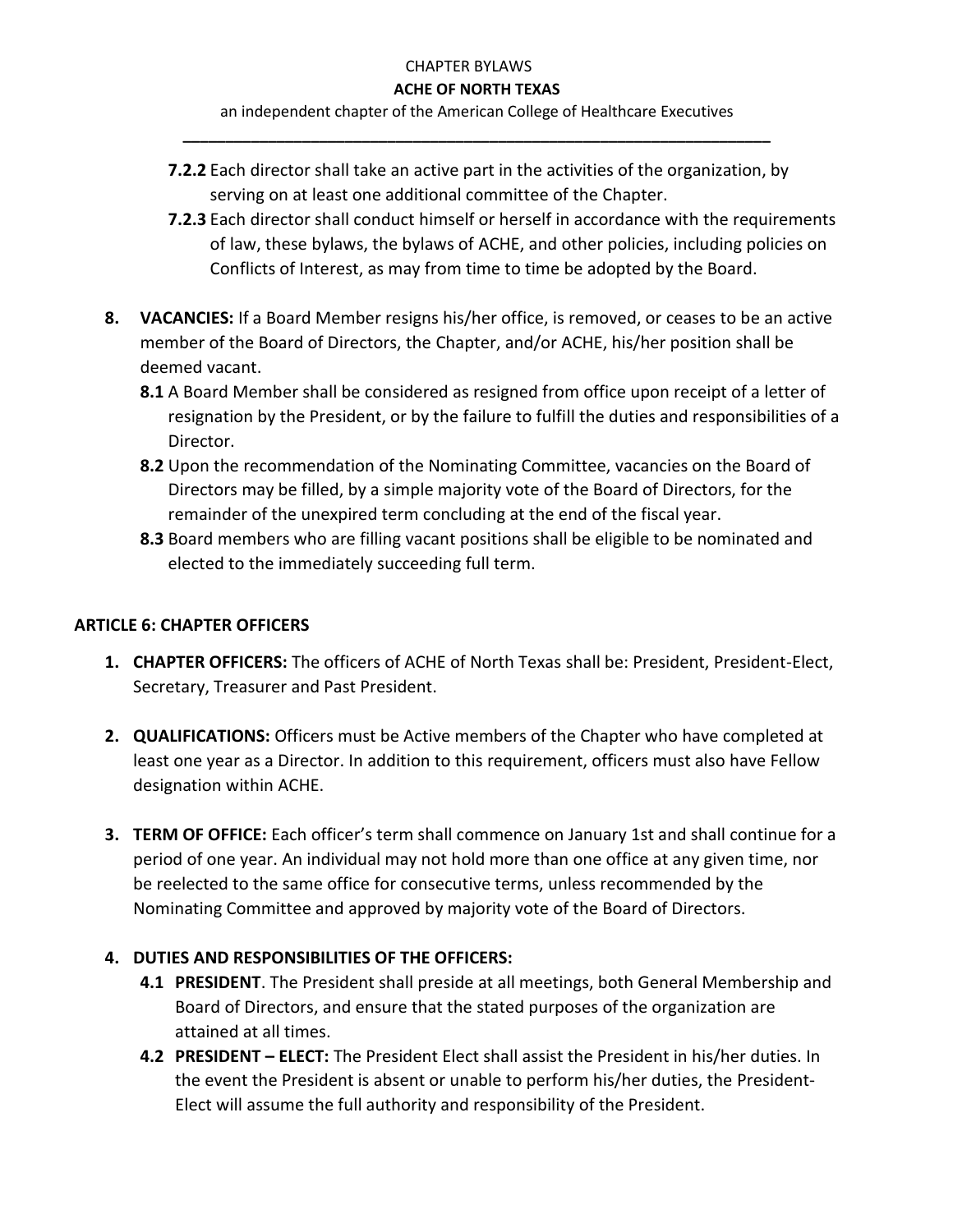an independent chapter of the American College of Healthcare Executives **\_\_\_\_\_\_\_\_\_\_\_\_\_\_\_\_\_\_\_\_\_\_\_\_\_\_\_\_\_\_\_\_\_\_\_\_\_\_\_\_\_\_\_\_\_\_\_\_\_\_\_\_\_\_\_\_\_\_\_\_\_\_\_\_\_\_\_\_\_**

- **4.3 SECRETARY:** The Secretary shall provide for the keeping of the minutes as appropriate.
- **4.4 TREARURER:** The Treasurer shall provide for safekeeping and recording of all chapter finances. The Treasurer will also serve as a member on the Sponsorship Committee.
- **4.5 PAST PRESIDENT:** The Past President shall chair the Nominating Committee and perform other duties as deemed appropriate by the Board of Directors.
- **5. VACANCIES:** If an Officer resigns his/her office, is removed, or ceases to be an active member of the Chapter, and/or ACHE, his/her position shall be deemed vacant.
	- **5.1** An Officer shall be considered as resigned from office upon receipt of a letter of resignation by the President, or by the failure to fulfill the duties and responsibilities of an Officer.
	- **5.2** Vacancies in Officer positions may be filled, by a simple majority vote of the Board of Directors, for the remainder of the unexpired term concluding at the end of the fiscal year. If the President should resign or otherwise vacate his/her office, the President-Elect shall immediately assume the position of President for the remainder of the current term and shall also serve the term as President for his/her elected term.
	- **5.3** Board members who are filling vacant positions shall be eligible to be nominated and elected to the immediately succeeding full term.

# **6. ELECTIONS AND NOMINATIONS**

- **6.1 BOARD:** Nominees for membership on the Board of Directors shall be submitted by the Nominating Committee to the Board of Directors. Nominees may also be recommended by the General Membership
- **6.2 OFFICERS:** Nominees for officer positions shall also be submitted by the Nominating Committee to the Board of Directors for review and approval.
- **6.3 ELECTIONS:** The Board of Directors and Officers are elected annually at the last business meeting of the year. Election shall be by simple majority, defined as one-half plus one, of the eligible voting membership present at the meeting of the ACHE of North Texas.

# **ARTICLE 7: COMMITTEES**

- **1. STANDING COMMITTEES:** The Chapter shall have nine standing committees; the Executive Committee, the Nominating Committee, the Communications Committee, the Membership & Networking Committee, the Mentorship Committee, the Education Committee, the Retirees-Life Fellows Committee, the Advancement Committee, the Diversity & Inclusion Committee, the Sponsorship Committee and the Student Council.
	- **1.1 EXECUTIVE COMMITTEE**: The Executive Committee shall meet at the discretion of the President and provide updates and recommendations to the Board of Directors at each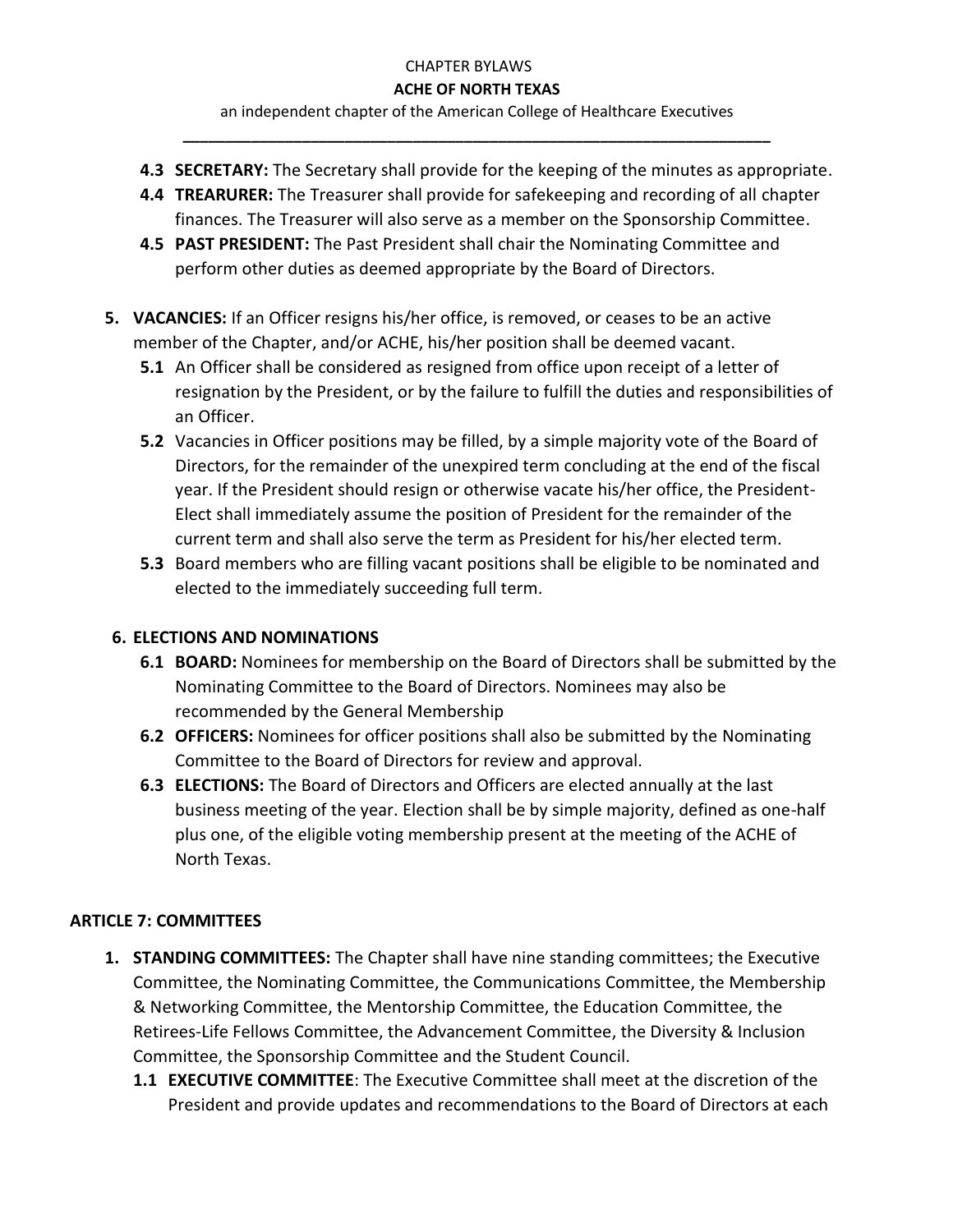an independent chapter of the American College of Healthcare Executives **\_\_\_\_\_\_\_\_\_\_\_\_\_\_\_\_\_\_\_\_\_\_\_\_\_\_\_\_\_\_\_\_\_\_\_\_\_\_\_\_\_\_\_\_\_\_\_\_\_\_\_\_\_\_\_\_\_\_\_\_\_\_\_\_\_\_\_\_\_**

Board meeting. The Executive Committee shall provide financial oversight, budgeting and strategic planning for the Board of Directors and Chapter.

- **1.1.1** Membership: The President shall chair the Executive Committee. Membership shall include the President-Elect, Past-President, Secretary, Treasurer and exofficio member from the Management Services Provider.
- **1.2 NOMINATING COMMITTEE:** The Nominating Committee shall meet at least once annually to recommend individuals to serve as officers, Committee Chairs and Board Members. The Committee shall present its recommendations to the Board of Directors prior to the last General Membership meeting of the year and to members at this meeting or by mailing. The Nominating Committee shall not recommend the rotation of more than one-third of the at large Board Members.
	- **1.2.1** Membership: The Nominating Committee shall be chaired by the Immediate Past President. Membership shall include the President, the President Elect, at least one at large Board member and any Regent of ACHE who is a chapter member shall be an ex officio, voting member.
- **1.3 ADVANCEMENT COMMITTEE:** The Advancement Committee shall meet at least quarterly and the Chair shall provide updates and recommendations to the Board Liaison to report at each Board meeting. The Advancement Committee shall develop, plan and coordinate activities in support of member advancement in ACHE.
	- **1.3.1** Membership: A member of the Board of Directors shall act as a committee liaison. Membership shall include an appointed Chair and Vice Chair and at least three at large Chapter members.
- **1.4 COMMUNICATIONS COMMITTEE:** The Communications Committee shall meet at least quarterly and the Chair shall provide updates and recommendations to the Board Liaison to report at each Board meeting. The Communications Committee shall oversee and maintain communications among Chapter members through web services, publications, electronic mail and other delivery mechanisms to ensure effective and timely communication among the Chapter's members.
	- **1.4.1** Membership: A member of the Board of Directors shall act as a committee liaison. Membership shall include an appointed Chair and Vice Chair and at least three at large Chapter members.
- **1.5 DIVERSITY & INCLUSION COMMITTEE:** The Diversity & Inclusion Committee shall meet at least quarterly and the Chair shall provide updates and recommendations to the Board Liaison to report at each Board meeting. The Diversity & Inclusion Committee shall develop, plan and coordinate periodic educational and networking programs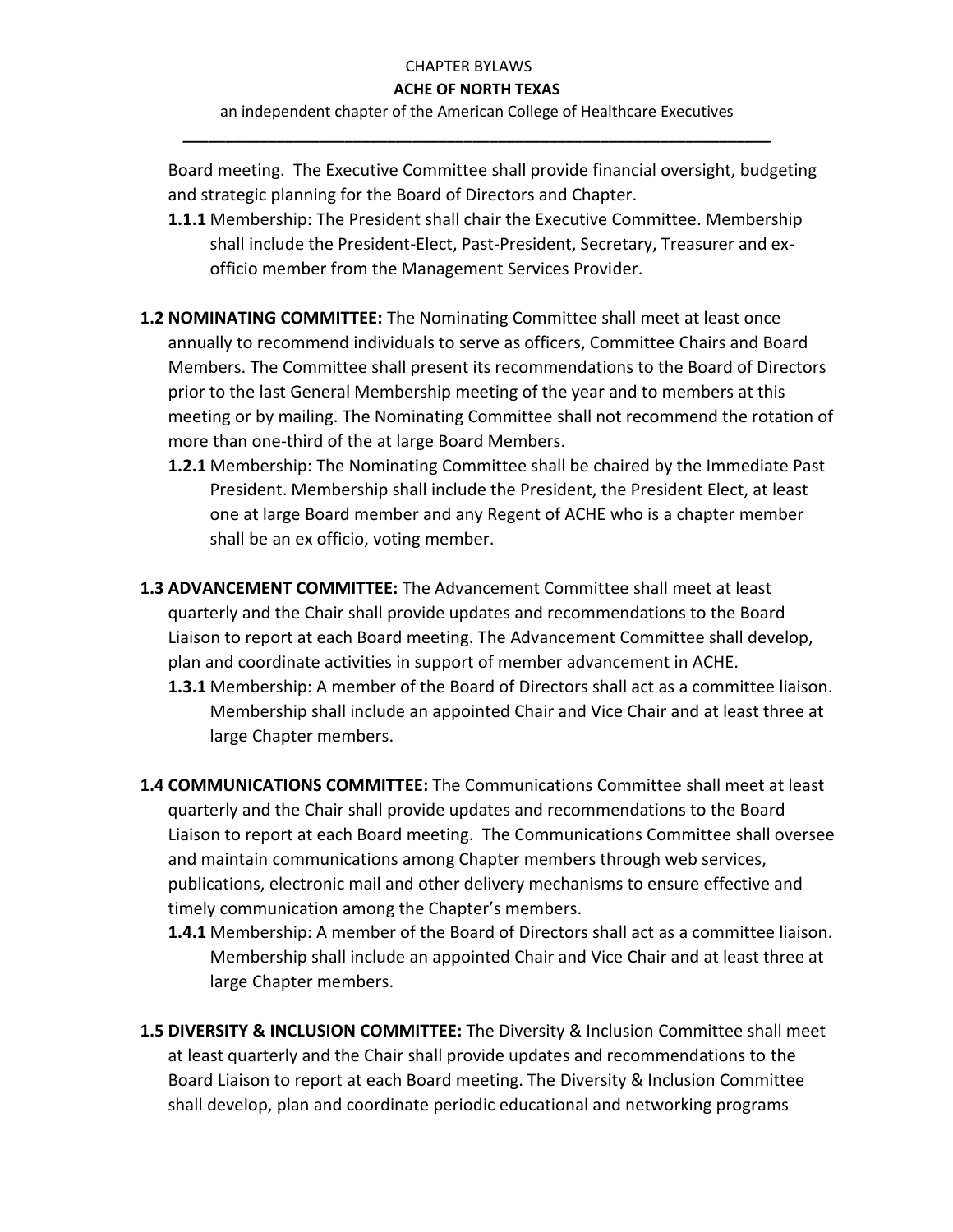an independent chapter of the American College of Healthcare Executives **\_\_\_\_\_\_\_\_\_\_\_\_\_\_\_\_\_\_\_\_\_\_\_\_\_\_\_\_\_\_\_\_\_\_\_\_\_\_\_\_\_\_\_\_\_\_\_\_\_\_\_\_\_\_\_\_\_\_\_\_\_\_\_\_\_\_\_\_\_**

related to matters of diversity, equity and inclusion within the healthcare industry and Dallas-Fort Worth healthcare community. This Committee will also oversee and support the various diversity-oriented healthcare groups with local representation – bringing together, for example, the local representatives of the ACHE Asian Forum, ACHE LGBTQ Forum, National Association of Latino Healthcare Executives, National Association of Health Service Executives . The Diversity & Inclusion Committee will organize at least one D&I event per year, and will support and encourage other programs and activities offered by other local diversity-oriented healthcare groups.

- **1.5.1** Membership: A member of the Board of Directors shall act as a committee liaison. Membership shall include an appointed Chair and Vice Chair and at least three at large Chapter members.
- **1.6 EDUCATION COMMITTEE:** The Education Committee shall meet at least quarterly and the Chair shall provide updates and recommendations to the Board Liaison to report at each Board meeting. The Education Committee shall develop, plan and coordinate educational programs related to current and pertinent issues facing the healthcare industry. The Education Committee will offer the maximum number of regular ACHE approved Face-to-Face credited panels and one Local Program Council event each year. The Committee may also consider adding additional educational programming to keep the membership informed on important issues.
	- **1.6.1** Membership: A member of the Board of Directors shall act as a committee liaison. Membership shall include an appointed Chair and Vice Chair and at least three at large Chapter members.
- **1.7 MEMBERSHIP & NETWORKINGCOMMITTEE:** The Membership & Networking Committee shall meet at least quarterly and the Chair shall provide updates and recommendations to the Board Liaison to report at each Board meeting. The Membership & Networking Committee shall further recruitment and retention activities, develop member recognition programs, and create educational and networking programs for the membership. .
	- **1.7.1** Membership: A member of the Board of Directors shall act as a committee liaison. Membership shall include an appointed Chair and Vice Chair and at least three at large Chapter members
- **1.8 MENTORSHIP COMMITTEE:** The Mentorship Committee shall meet at least quarterly and the Chair shall provide updates and recommendations to the Board Liaison to report at each Board meeting. The Mentorship Committee shall oversee and coordinate the healthcare executive mentorship program and related activities.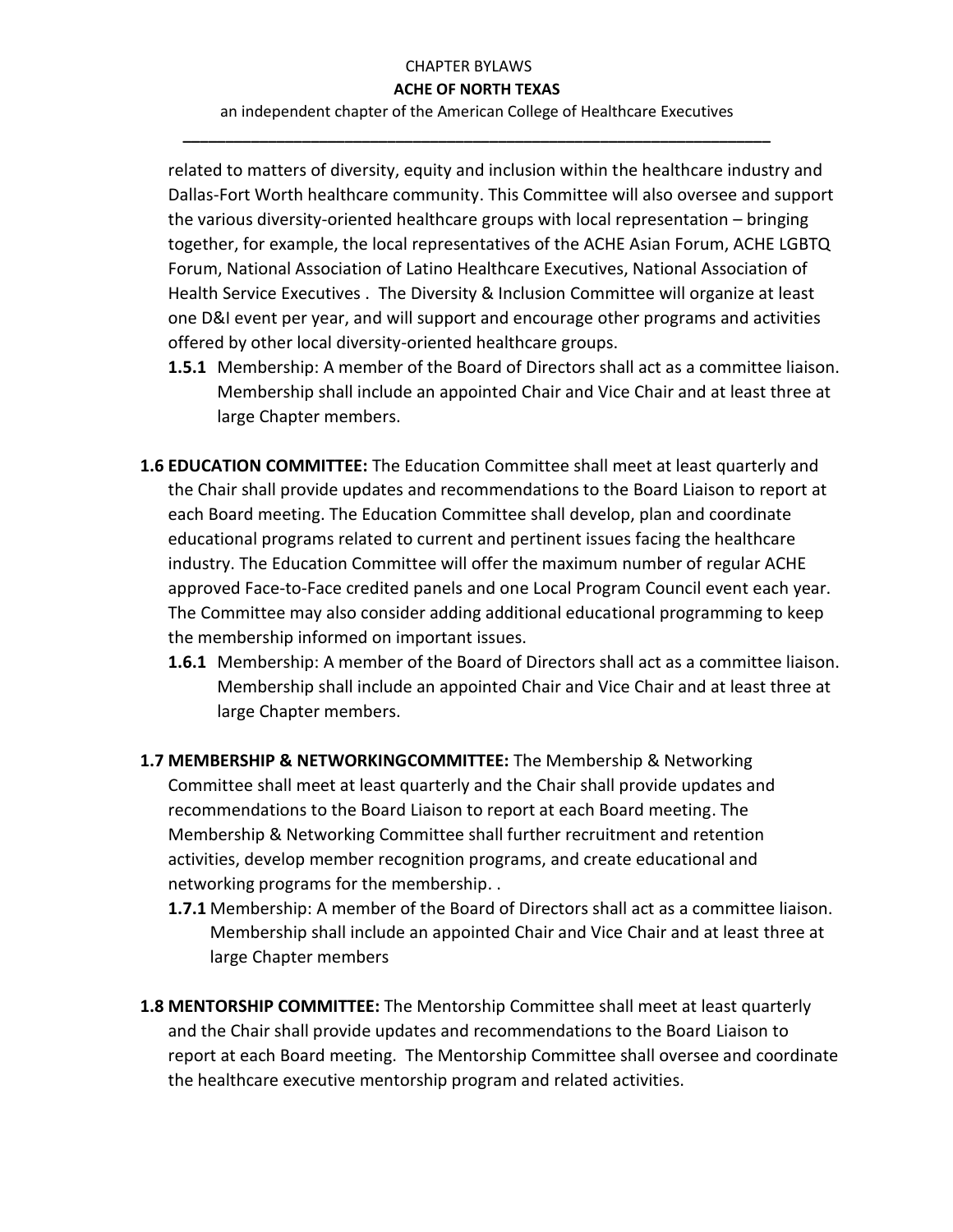an independent chapter of the American College of Healthcare Executives **\_\_\_\_\_\_\_\_\_\_\_\_\_\_\_\_\_\_\_\_\_\_\_\_\_\_\_\_\_\_\_\_\_\_\_\_\_\_\_\_\_\_\_\_\_\_\_\_\_\_\_\_\_\_\_\_\_\_\_\_\_\_\_\_\_\_\_\_\_**

- **1.8.1** Membership: A member of the Board of Directors shall act as a committee liaison. Membership shall include an appointed Chair and Vice Chair and at least three at large Chapter members.
- **1.9 RETIREES-LIFE FELLOWS COMMITTEE:** The Retiree-Life Fellows Committee shall meet at least quarterly and the Chair shall provide updates and recommendations to the Board Liaison to report at each Board meeting. The Retiree-Life Fellows Committee shall develop, plan and coordinate no fewer than two events per year.
	- **1.9.1** Membership: A member of the Board of Directors shall act as a committee liaison. Membership shall include an appointed Chair and Vice Chair and at least three at large Chapter members.
- **1.10 SPONSORSHIP COMMITTEE:** The Sponsorship Committee shall meet at least quarterly and the Chair shall provide updates and recommendations to the Board Liaison to report at each Board meeting. The Sponsorship Committee shall develop and solicit sponsors to support networking and education events and fund scholarships
	- **1.10.1** Membership: A member of the Board of Directors shall act as a committee liaison. Membership shall include an appointed Chair and Vice Chair and at least three at large Chapter members
- **1.11 STUDENT COUNCIL:** The Student Council shall meet at least quarterly and the Chair shall provide updates and recommendations to the Board Liaison to report at each Board meeting. The Student Council shall develop educational and networking opportunities for the local healthcare administration students. This will include, but not be limited to an annual case study competition and at least two events focusing on issues pertinent to the students.
	- **1.11.1** Membership: The Program Directors serving on the Board shall act as committee liaisons. Membership shall include an appointed Chair and Vice Chair and up to two representatives from each of the local participating schools. These representatives are to be approved by their respective school's program director and all Council members must be ACHE members.
- **2. AD-HOC COMMITTEES:** Ad hoc committees may be established at the discretion of the Board of Directors.

# **ARTICLE 8: MEETINGS**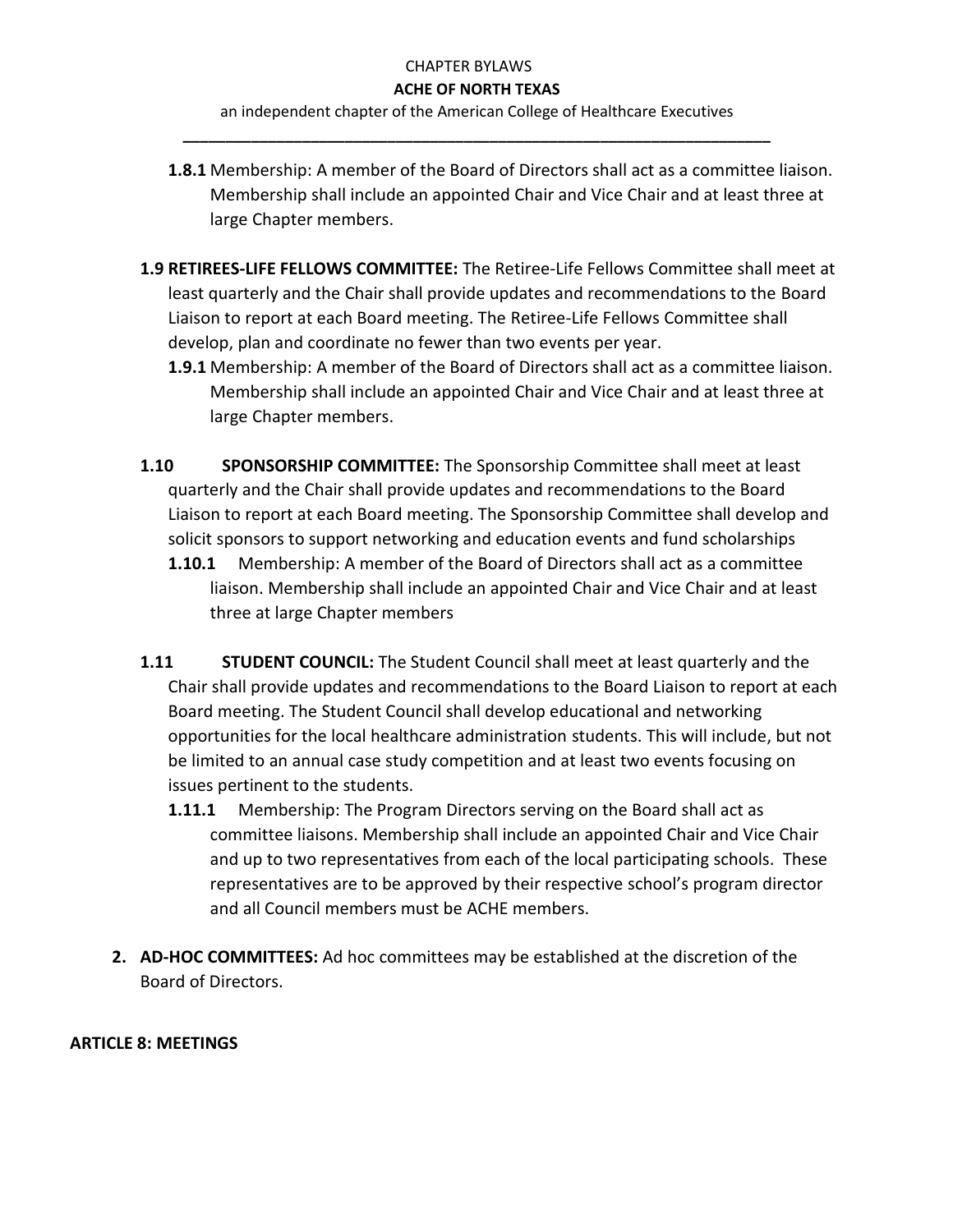an independent chapter of the American College of Healthcare Executives **\_\_\_\_\_\_\_\_\_\_\_\_\_\_\_\_\_\_\_\_\_\_\_\_\_\_\_\_\_\_\_\_\_\_\_\_\_\_\_\_\_\_\_\_\_\_\_\_\_\_\_\_\_\_\_\_\_\_\_\_\_\_\_\_\_\_\_\_\_**

- **1 GENERAL MEMBERSHIP MEETINGS:** Meetings of the Chapter Membership shall be conducted in accord with Robert's Rules of Order Newly Revised (latest edition), when the latter are not in conflict with these bylaws or the Articles of Incorporation of the Chapter.
	- **1.1 FREQUENCY:** The Chapter shall conduct an annual business meeting and such other meetings of members as determined by the Chapter Board. Meetings of the Chapter's General Membership shall be held annually.
	- **1.2 NOTICE OF MEETINGS:** Notification of the location and time of the meeting shall be sent to each active, affiliate, and associate member of the Chapter no fewer than 21 days before the date of the meeting, or at the direction of the President or Secretary.
	- **1.3 EMERGENCY MEETINGS**: Emergency meetings of the membership may be called at the discretion of the President or his/her designee. Reasonable effort shall be made to notify all active members of the non-scheduled meeting.
	- **1.4 QUORUM**: A quorum of the General Membership is defined as a simple majority, defined as one-half plus one, of those active voting members present at any scheduled General Membership meeting.
	- **1.5 APPROVAL OF PROPOSALS**: When a quorum is present, a simple majority is required for approval of proposals brought before the General Membership.

# **2 BOARD OF DIRECTORS MEETINGS**

- **2.1 FREQUANCY:** Meetings of the Board of Directors shall be held bi-monthly, starting with January.
- **2.2 NOTICE:** Notification of the location and time of the Board meetings for the entire next calendar year shall be distributed to each active Board member of the Chapter by November 30th of the current year.
- **2.3 EMERGENCY MEETINGS:** Emergency meetings of the Board of Directors may be called at the discretion of the President or his/her designee. Reasonable effort shall be made to notify all active Board members of the non-scheduled meeting.
- **2.4 QOURUM:** A quorum of the Board of Directors is defined as a simple majority of the voting members of the Board of Directors.
- **2.5 APPROVAL OF PROPOSALS:** When a quorum is present, a simple majority, defines as one-half plus one, is required for approval of proposals brought before the Board of Directors.

# **ARTICLE 9: CONFLICTS of INTEREST**

**1. GENERAL:** The Chapter Board and its Officers shall administer Chapter affairs honestly and economically and exercise their best care, skill, and judgment for the benefit of the Chapter and ACHE. The Chapter Officers shall exercise the utmost good faith in all transactions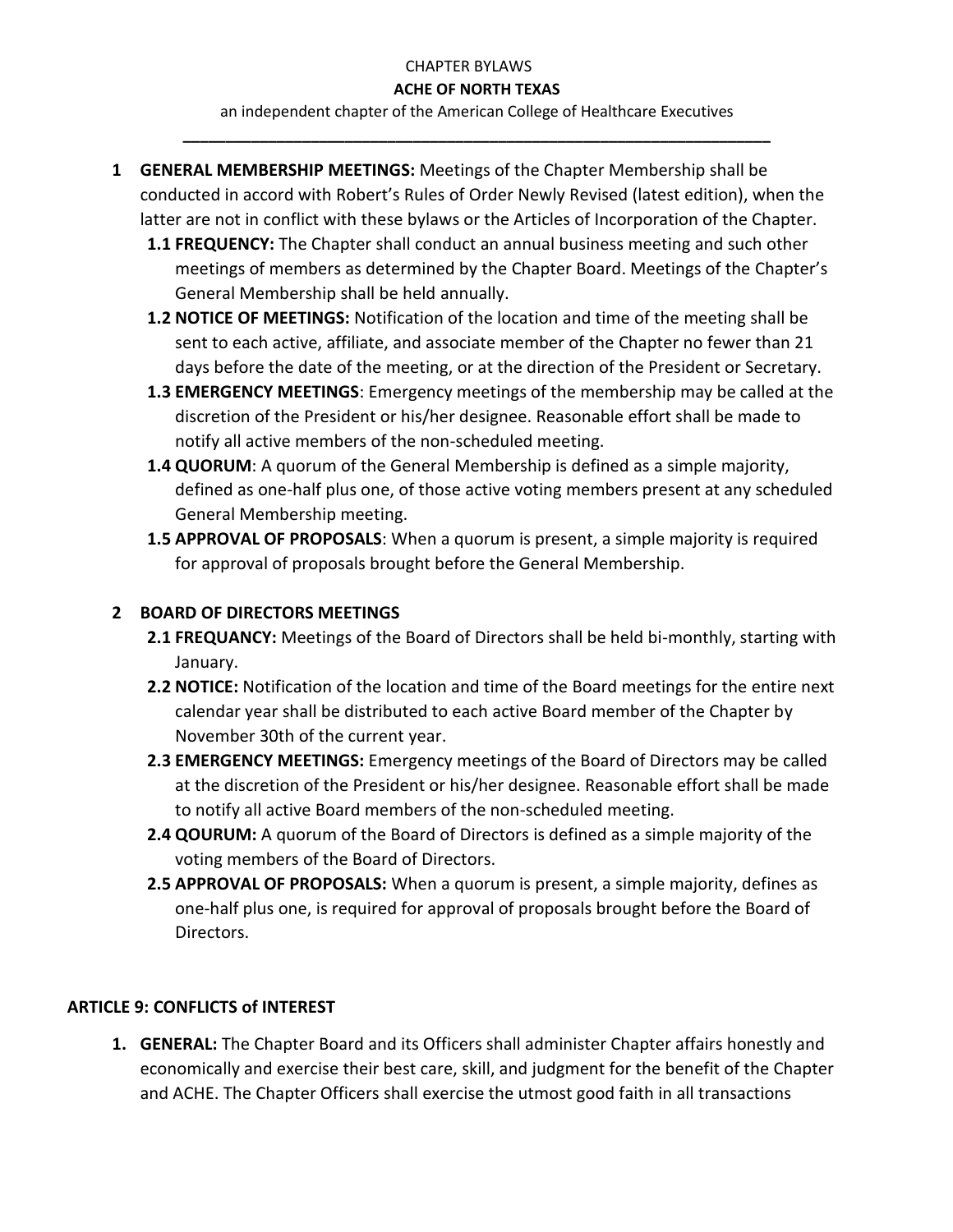an independent chapter of the American College of Healthcare Executives **\_\_\_\_\_\_\_\_\_\_\_\_\_\_\_\_\_\_\_\_\_\_\_\_\_\_\_\_\_\_\_\_\_\_\_\_\_\_\_\_\_\_\_\_\_\_\_\_\_\_\_\_\_\_\_\_\_\_\_\_\_\_\_\_\_\_\_\_\_**

relating to their duties for the Chapter. In their dealings with and on behalf of the Chapter, they are held to a strict rule of honest and fair dealings with the Chapter. They shall not use their position, or knowledge gained there from, so that a conflict might arise between the Chapter interest and that of the individual.

**2. DISCLOSURE:** Each nominee for a Chapter Board position shall make written disclosure of any interest that might result in conflict of interest upon nomination to office, before appointment to fill a vacancy in office, and annually thereafter. Such a written disclosure shall be made on such form or forms as may be adopted by the Chapter Board for that purpose.

### **ARTICLE 10: AMENDMENTS**

- **1 AMENDMENTS OR ALTERATIONS:** Amendments or alterations to these Bylaws may be proposed in writing to the Board of Directors by any current Active member of ACHE of North Texas.
	- 1.1 **REVIEW:** The Board of Directors will review all proposed Bylaws revisions.
	- 1.2 **APPROVAL:** The Bylaws may be altered or amended by a simple majority, defined as one-half plus one, of the members of the Board of Directors.
- **2 REPEAL:** The Bylaws may be repealed only upon the affirmative vote of two-thirds of the General Membership present General Membership meeting and when a replacement set of Bylaws will be immediately enacted. The President shall notify the General Membership of proposed Bylaws repeal, at least 30 days prior to the next General Membership meeting where such repeal vote is to be taken.
- **3 REVIEW:** Prior to enactment or modification, Chapter Bylaws will be reviewed and approved by ACHE in accordance with existing policies and procedures. ACHE and the Chapter shall maintain a record of all revisions to the Bylaws, including effective dates.

### **ARTICLE 11: DISSOLUTION**

**1 DISSOLUTION OF THE CHAPTER:** The Chapter may be dissolved at any General Membership Meeting of the membership by a three-fourths-majority vote of voting members present, providing such notice of intent shall have been communicated and provided each voting member at least 30 days prior to the meeting where such dissolution vote is to be taken.